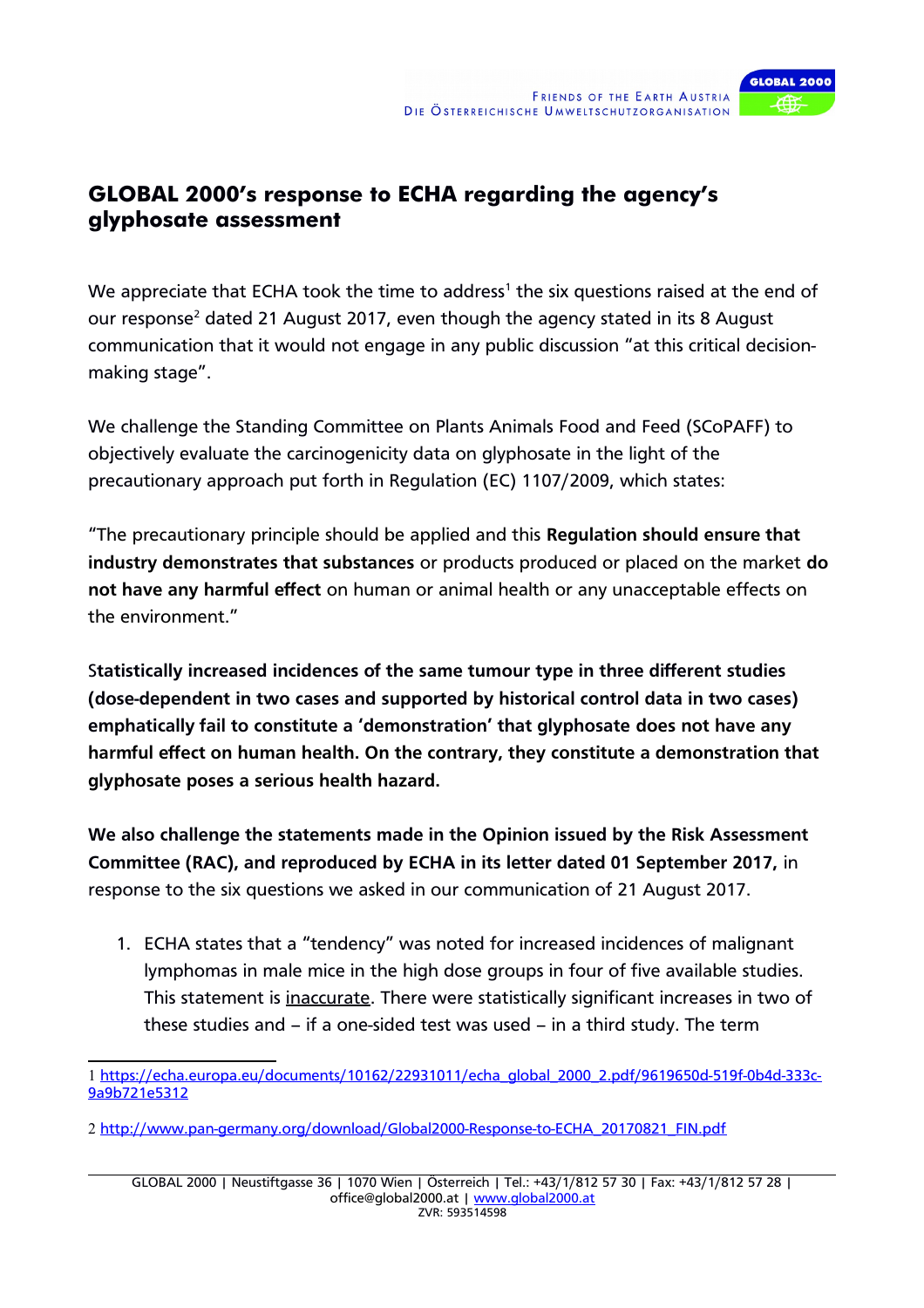

"tendency" is used for non-significant increases – which could be applied to the increases seen in the lower dose groups of at least two studies. Scientifically invalid reference is made to "global" historical control data in order to state that these incidences were mostly within the "available control incidence". The truth is that the significant increase in two studies was supported by historical control data (where it was even outside the range of the control incidence) and for the other studies no valid historical control data were available.

- 2. Neither in RAC's Opinion nor in the CLH report were "non-neoplastic lymph node lesions" discussed in detail. Therefore the claim that "elevated tumour incidences (meaning malignant lymphoma) were not supported by parallel increases in nonneoplastic lymph node lesions" has no transparent basis – or perhaps no basis at all.
- 3. In question 5 of our communication dated 21 August 2017, we re-emphasized that 2 of the 3 mouse studies that were valid with regard to malignant lymphoma showed a statistically significant increase at doses not exceeding the Maximum Tolerated Dose. We also re-emphasized that in the third study the presumed excessive toxicity (as measured by a pronounced reduction of body weight gain) was associated with a similar reduction in food intake, due to a lack of palatability resulting from the high glyphosate concentration in the test diet. ECHA never addressed these points, in spite of its claim that the "the issue has been extensively considered" in their previous response.
- 4. Concerning the epidemiological evidence, ECHA and its RAC refer to the Agricultural Health Study (AHS) as "the only prospective cohort study available". However, this study had a follow-up time of only 6.7 years. This time period is considered too short with regard to non-Hodgkin lymphoma.<sup>[3](#page-1-0)</sup> Therefore, it is wrong to pitch the  $-$  up to now – negative outcome for non-Hodgkin lymphoma in the AHS study against the statistically significant positive findings in several case-control studies, including a meta-analysis. These positive findings are even recognized by ECHA.

While we are convinced that the existing evidence warrants a category 1B classification (in line with IARC's assessment of a different database) we challenge EFSA, ECHA and ScoPAFF to explain why they did not at least consider a category 2 classification, which,

<span id="page-1-0"></span><sup>3</sup> This was indirectly acknowledged even by Tim Bowmer, Chairman of the RAC at the conference "Glyphosate: Harmless Tool or Sneaky Poison?" held in Brussels on 10 May 2017. Bowmer stated that it would be key to follow that study and to find out how it had developed since the last time it was reported. "For me that is the key study that could change the paradigm here", Bowmer said.